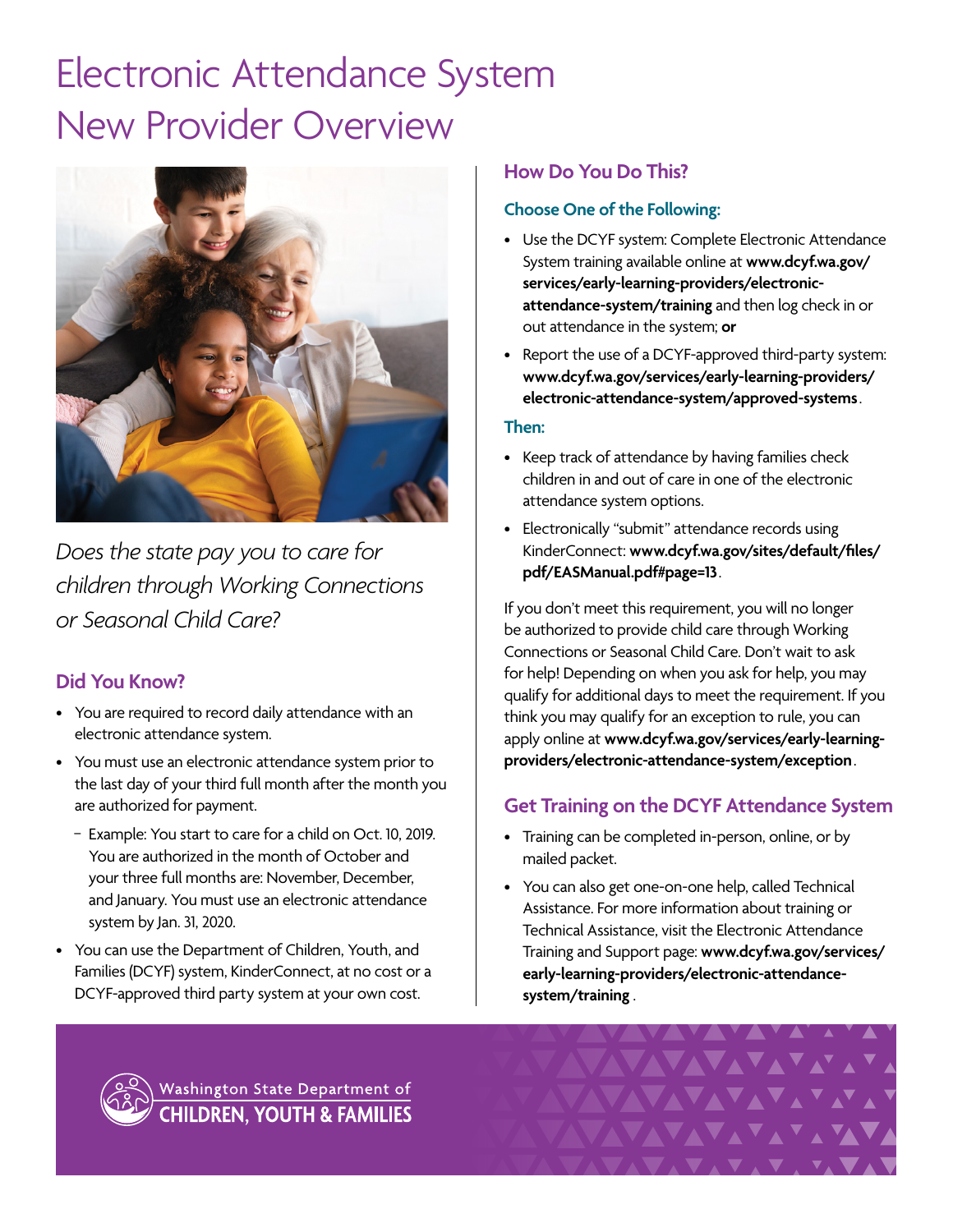# **Using the DCYF System**

When using the DCYF system KinderConnect, you can choose how you have families check children in and out of care.

| I Am Required To:                                                                                                  | <b>I Must Use:</b>                                                                             | This is An:         |
|--------------------------------------------------------------------------------------------------------------------|------------------------------------------------------------------------------------------------|---------------------|
| Keep track of and submit attendance using<br>any device with internet access (e.g., laptop,<br>tablet, smartphone) | KinderConnect: www.dcyf.wa.gov/sites/default/files/pdf/<br>EASManual.pdf#page=13               | Internet Site       |
| I Can Collect Attendance Records By:                                                                               | I Can Use:                                                                                     | This is A:          |
| Having parents log a child in and out with a tablet*                                                               | KinderSign: www.dcyf.wa.gov/sites/default/files/pdf/<br>EASManual.pdf#page=81                  | <b>Tablet App</b>   |
| Having parents log a child in and out with their<br>own smartphone                                                 | KinderSmart: www.dcyf.wa.gov/sites/default/files/pdf/<br>EASManual.pdf#page=99                 | Phone App           |
| Having parents log a child in or out by <b>phone</b> ,<br>including a landline                                     | Interactive Voice Response: www.dcyf.wa.gov/sites/default/<br>files/pdf/EASManual.pdf#page=107 | <b>Phone Number</b> |

Learn how to set up your selected option in the Electronic Attendance User Manual: **[www.dcyf.wa.gov/sites/default/files/pdf/EASManual.pdf](http://www.dcyf.wa.gov/sites/default/files/pdf/EASManual.pdf)**

## **More Information**

| <b>For Questions About:</b>        | Visit:                                           | <b>Website:</b>                                                                                         |
|------------------------------------|--------------------------------------------------|---------------------------------------------------------------------------------------------------------|
| <b>Getting Started</b>             | Electronic attendance main page                  | www.dcyf.wa.gov/services/early-learning-<br>providers/electronic-attendance-system                      |
| Training and Help                  | Training webpage                                 | www.dcyf.wa.gov/services/early-learning-<br>providers/electronic-attendance-system/training             |
| How to Use the DCYF System         | DCYF Electronic Attendance System User<br>Manual | www.dcyf.wa.gov/sites/default/files/pdf/<br><b>EASManual.pdf</b>                                        |
| Do I Qualify for an Exception?     | Exception to rule: information and application   | www.dcyf.wa.gov/services/early-learning-<br>providers/electronic-attendance-system/exception            |
| Other Attendance Systems I Can Use | DCYF approved third-party systems                | www.dcyf.wa.gov/services/early-learning-<br>providers/electronic-attendance-system/<br>approved-systems |

\*Tablets must have access to Google Play or the Apple App Store.